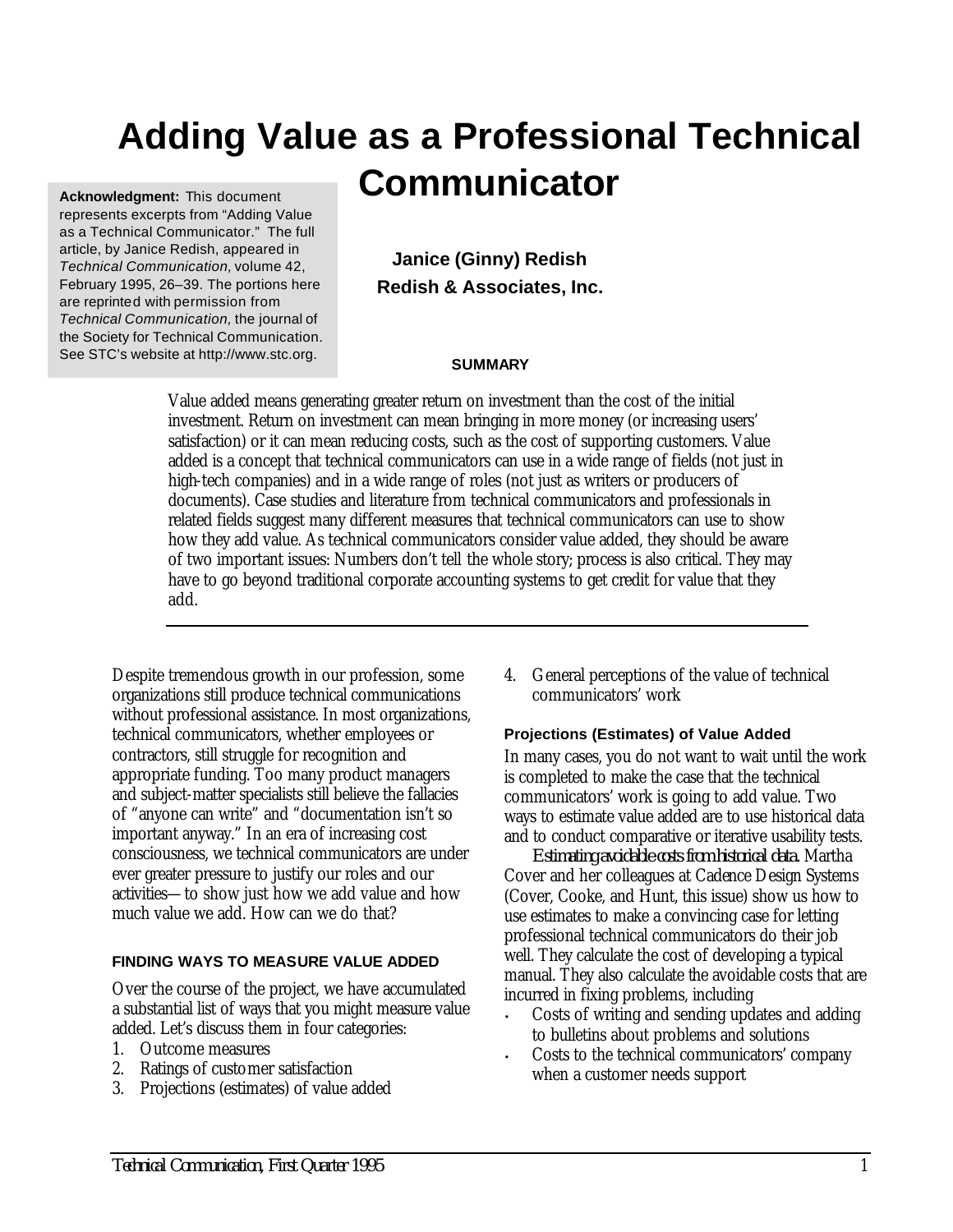• Costs to the customer's company when users have difficulty getting the information that they need Using historical information and typical salary

figures, Cover, Cooke, and Hunt estimate that the cost per problem rises significantly the later it is found. Table 3 shows the relative cost of finding problems at different times.

Table 3. Cost of fixing problems at different times in a product's life cycle

| Problem found in | Cost    | Ratio |
|------------------|---------|-------|
| Edit cycle       | 123     | 1.0   |
| Beta testing     | 330     | 2.68  |
| The field        | \$3.116 | 25.3  |

The much higher cost of finding the problem in the field is not only the actual cost of revising incorrect information or adding missing information. It is also the cost to the customer who does not yet have the information and the cost to the technical communicators' company of supporting customers before they get the information.

The detailed descriptions and calculations in Cover, Cooke, and Hunt can serve as a "how-to" for technical communicators who want to make a similar case for the costs that they can help their companies or clients avoid.

*Estimating savings through usability tests.* An important metric of value added is increasing users' productivity. Usability specialists and forms designers have used comparative and iterative usability testing to show how their work reduces users' errors and reduces the time it takes users to perform a task.

For example, Anita Wright of the Document Design Center at the American Institutes for Research, working with Deborah Stone and Marie van Melis-Wright of the Bureau of Labor Statistics, used iterative usability testing to show that by following a process model of document design, they could make significant improvements in Internal Revenue Service (IRS) forms and instructions (Stone, van Melis-Wright and Wright 1993; Wright 1994).

### **WORKING WITH MEASURES OF VALUE ADDED**

As you consider the many measures in these lists, think about these four points:

- 1. Comparisons help to show value added.
- 2. Cost avoidance may be as important as cost savings.
- 3. The value increases with more users.
- 4. Several measures are likely to go together.

## **Cost Avoidance: As Important as Cost Savings**

When you count cost savings, or potential cost savings, think broadly. What would the impact be if technical communicators were not doing the job that you have shown adds value? What costs is the company avoiding by having professional technical communicators?

For example, in the GEIS study (Spencer and Yates, this issue), the real value of the technical communicators is much greater than just saving the costs that GEIS is now spending to support the group that does not use their manual. What if the four other groups also did not have that good manual? They might be calling as often as the group that is already without the GEIS manual. GEIS is avoiding the cost of supporting those groups, and the cost savings increase fourfold. With every added group of users, the technical communicators' good manual helps GEIS avoid calls and adds the value of what that support would cost.

## **Value Increases from More Users**

As the previous example shows, value measured as costs saved or costs avoided goes up rapidly with more users and higher volumes of use. For several years, usability specialists have been using volume estimates to show that even small improvements can mean large dollar differences (Karat 1993; Bias and Mayhew 1994).

If the technical communicators' work reduces call volume by 10% (either the number of calls because fewer users call or the duration of calls because support staff or subject-matter specialists can find the answers more easily), the technical communicators save the company \$900,000 a year.

### **CAVEAT: MAKE SURE YOU GET CREDIT WHEN YOU ADD VALUE**

It isn't enough to do studies of value added. We have to make sure that managers and executives know about the value that we add.

A major problem in many organizations is that what managers and executives see in accounting reports does not show the value that a specific group of professionals, like technical communicators, is adding. Traditional accounting practices in many